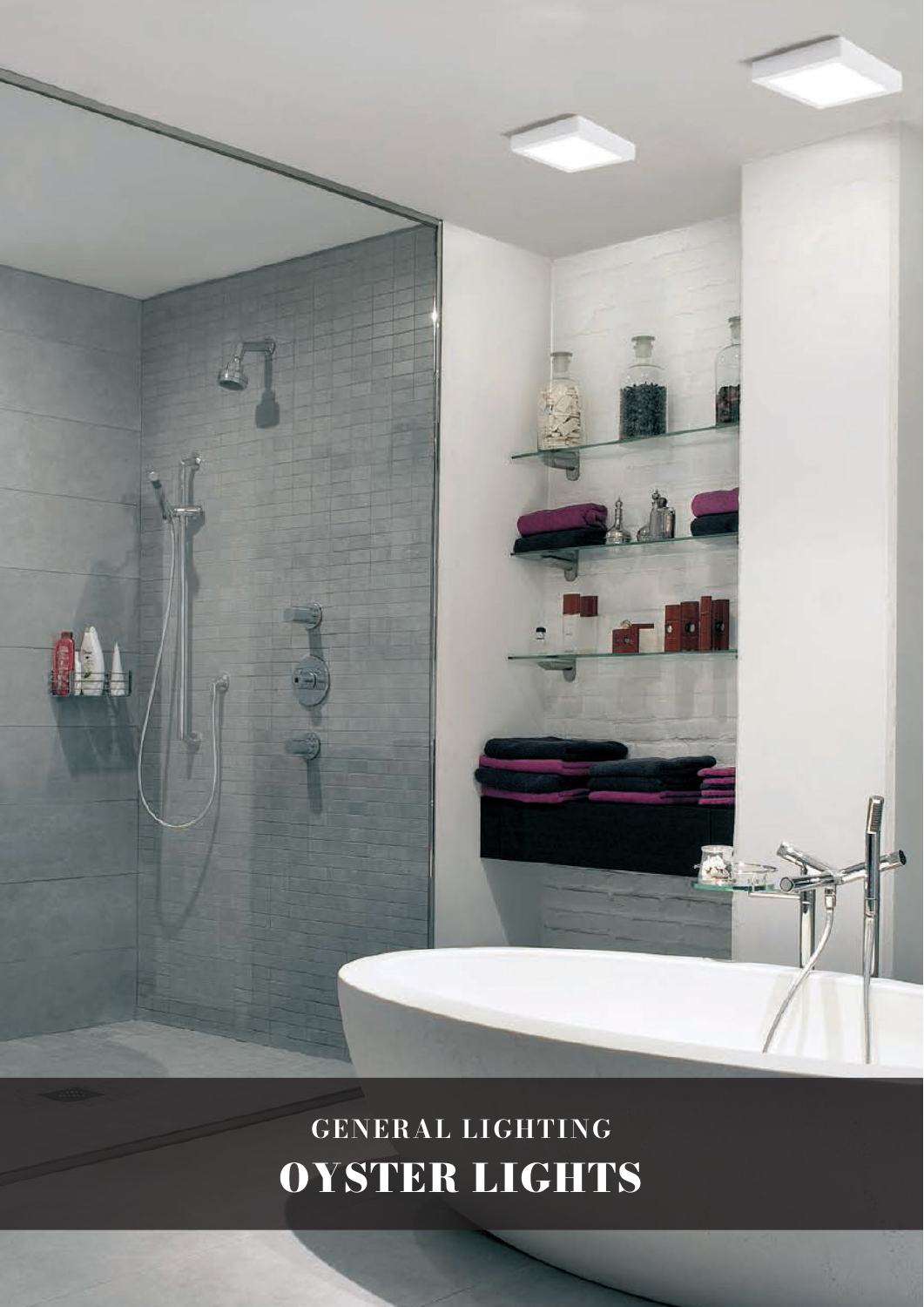### SMTOYS Oyster Lights **SMART LIGHTS**

- LED smart Tri-CCT dimmable oyster light
- Input voltage range: 220-240V 50Hz
- Inbuilt constant current LED driver included
- Housing: powder coated iron
- Mounting plate: iron
- Heatsink: iron & aluminium
- Diffuser: PMMA
- LED chips: SMD2835
- CRI: ≥80
- Power factor: ≥0.9
- Ambient temperature: -20 to 40°C
- App: control all functions via Tuya app on smart devices
- Manual: on/off control via normal wall switch
- Dimmable only via app or voice control through Amazon Alexa, Google Home and other compatible voice activated control devices (Not compatible with wall switch dimmer)
- Setup requires WiFi with Internet connection
- Suitable for 2-way switching
- Not suitable for use with sensor



#### **Additional SMART Features:**

- Tuneable colour temperature (3000K warm white through to 6500K daylight)
- Works with any 2.4GHz enabled WiFi network(note: will not currently pair with 5.0GHz bandwidth.) or Bluetooth LE 4.2
- Create schedules and timing to automate your home
- Control from anywhere via app or voice control using Alexa Hubs, Google Home and other compatible devices
- Compatible with all Tuya Powered apps



amazon alexa









| Part No. | <b>Description</b>                     | Kelvin     | Lumens      | Watt | <b>Dimensions</b> | <b>Base</b> | Carton<br><b>OTY</b> |
|----------|----------------------------------------|------------|-------------|------|-------------------|-------------|----------------------|
| SMTOYS1  | OYSTER LED SMART WH<br>RND DIMM TRICCT | 3000-6500K | 1350-1550LM | 18W  | Ø340x85mm         | Ø300mm      | 1/8                  |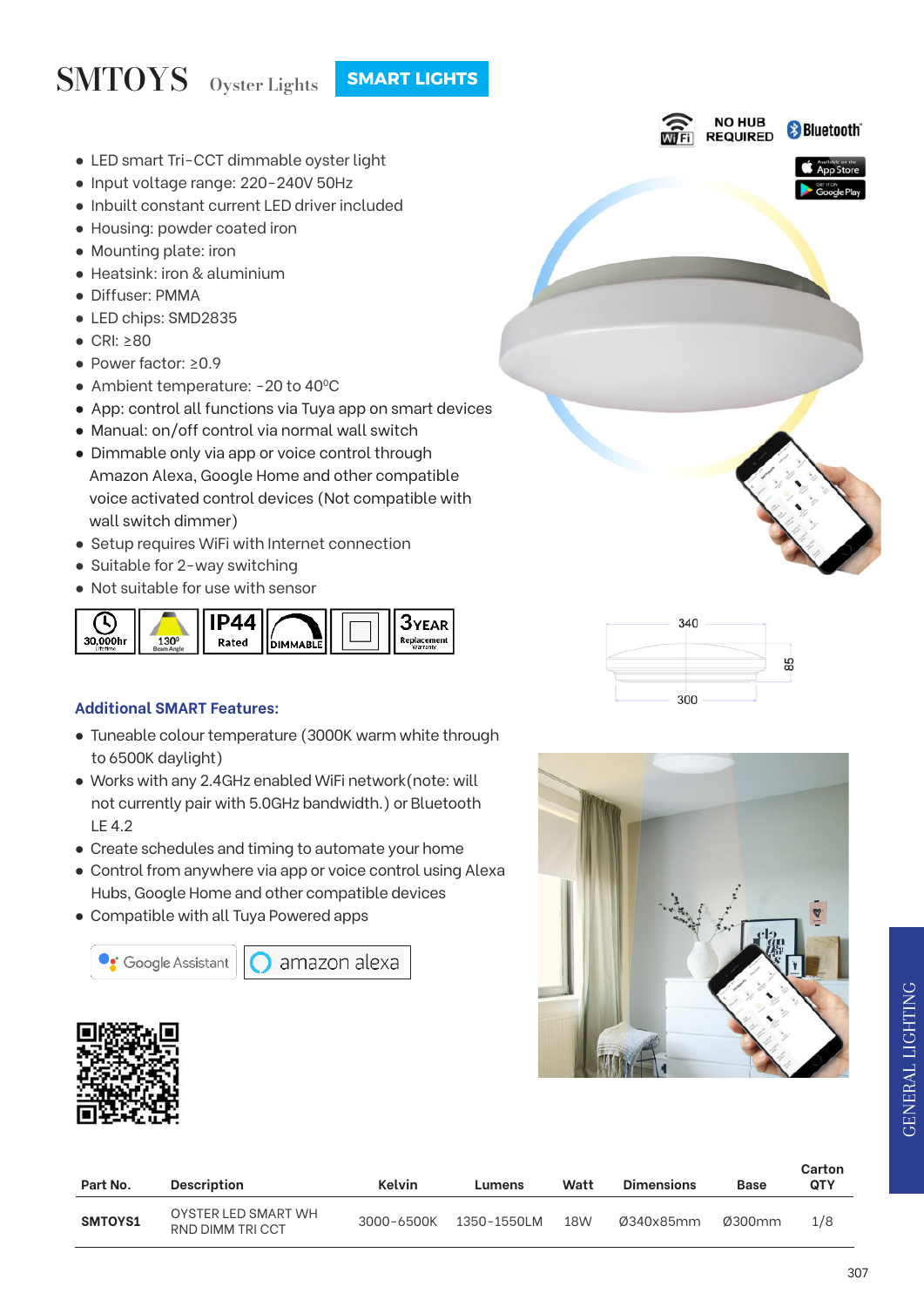#### OYSDIM Oyster Lights **Tri-CCT**

- LED Tri-CCT dimmable oyster lights
- Input voltage range: 200-240V AC 50/60Hz
- Inbuilt driver output voltage: 60-80V
- Material: PC
- LED chips: SMD2835
- Power factor: >0.9
- Tri-CCT (3000K/ 4000K/ 5000K) in one fitting
- CRI: 80
- Ambient temperature: -20 to 40°C
- Suitable for dimming
- Suitable for 2-way switching
- Suitable for use with PIR or microwave sensors
- Suitable for indoor & outdoor use
- Changes to appearance due to climatic conditions not covered under warranty



#### **Tested & Recommended Dimmers:**

| Brand          | Part No.                              |
|----------------|---------------------------------------|
| <b>HPM</b>     | CAT250L                               |
| <b>CLIPSAL</b> | 32ELEDM, 31E2PUDM, 32E450T, 31E450UDM |









| Part No.  |        | Lumens |        | Watt | <b>CRI</b> | <b>Power</b><br>Factor | Diam   | <b>Depth</b>     | <b>Back</b><br>Plate | Carton<br><b>QTY</b> |
|-----------|--------|--------|--------|------|------------|------------------------|--------|------------------|----------------------|----------------------|
|           | 3000K  | 4000K  | 5000K  |      |            |                        |        |                  |                      |                      |
| OYSDIM001 | 1200LM | 1300LM | 1250LM | 15W  | 80         | >0.9                   | Ø200mm | 48 <sub>mm</sub> | Ø175mm               | 1/20                 |
| OYSDIM002 | 2000LM | 2200LM | 2100LM | 24W  | 80         | >0.9                   | Ø300mm | 40 <sub>mm</sub> | Ø270mm               | 1/12                 |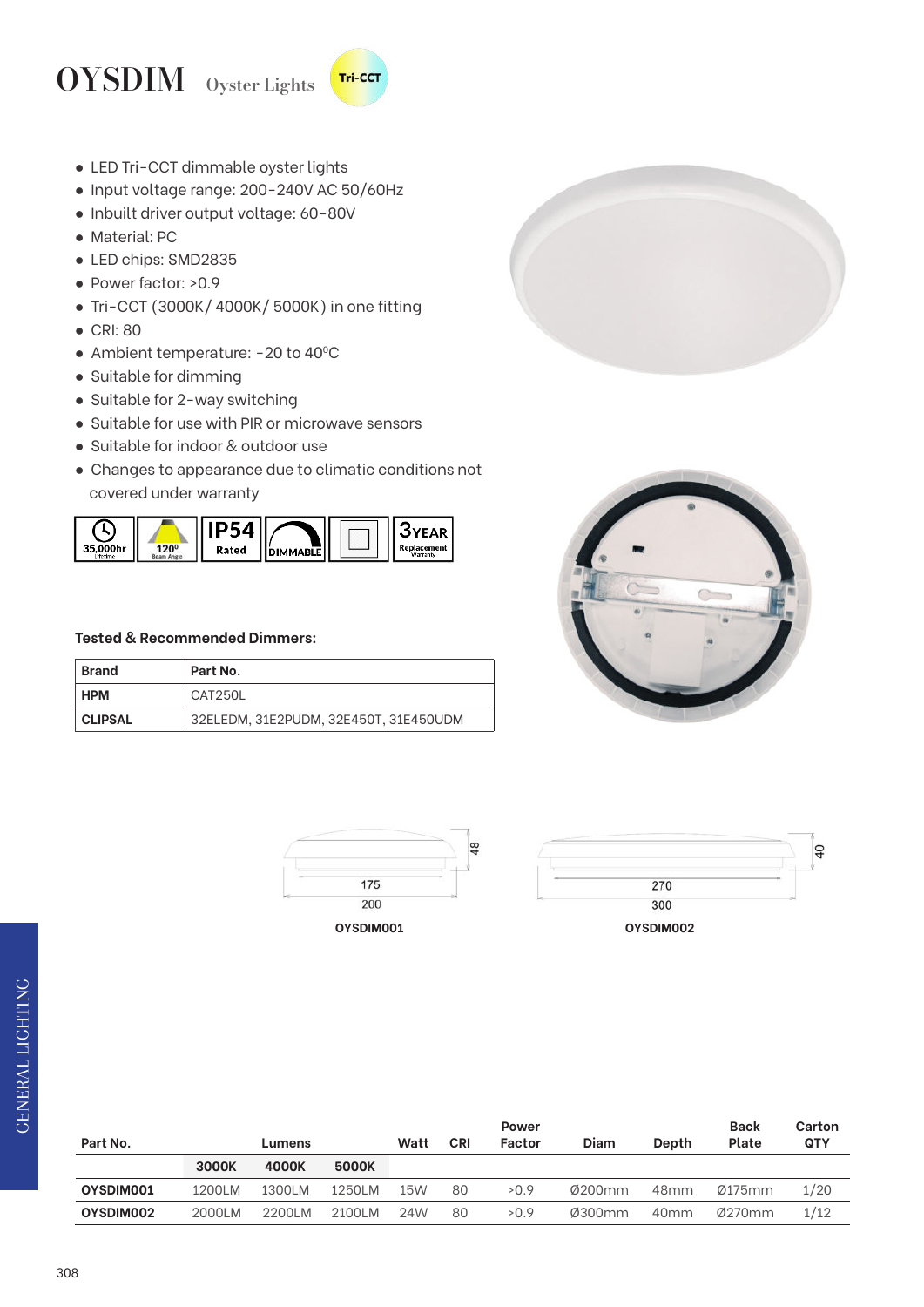- LED Tri-CCT dimmable oyster lights
- Input voltage range: 220-240V AC 50/60Hz
- Constant current inbuilt driver output voltage: 60-80VDC
- Base: metal
- Diffuser: PS
- LED chips: SMD2835 LED
- Power factor: >0.9
- Tri-CCT (3000K/ 4000K/5000K) in one fitting
- CRI: 80
- Ambient temperature: -20 to 40°C
- Suitable for dimming
- Suitable for 2-way switching
- Suitable for use with 3 wire motion or microwave sensors
- Changes to appearance due to climatic conditions not covered under warranty



#### **Tested & Recommended Dimmers:**

| <b>Brand</b>   | Part No.                                                |
|----------------|---------------------------------------------------------|
| <b>HPM</b>     | CAT250L, CAT250T & CAT400T                              |
| <b>CLIPSAL</b> | 32E450UDM, 31E2PUDM, 32E450LM,<br>32ELEDM-WE & 32E450TM |
| <b>DIGINET</b> | MEDM, MMDM/RT                                           |
| <b>HPM</b>     | CAT250L                                                 |



|           |        | <b>Power</b> |         |      |            |        |        |                  |          | Carton     |
|-----------|--------|--------------|---------|------|------------|--------|--------|------------------|----------|------------|
| Part No.  | Lumens |              |         | Watt | <b>CRI</b> | Factor | Diam   | Depth            | Plate    | <b>QTY</b> |
|           | 3000K  | 4000K        | 5000K   |      |            |        |        |                  |          |            |
| OYSDIM003 | 960LM  | 1140LM       | 1020I M | 12W  | 80         | >0.9   | Ø290mm | 83 <sub>mm</sub> | Ø259.3mm | 1/10       |
| OYSDIM004 | 1400LM | 1650LM       | 1500LM  | 18W  | 80         | >0.9   | Ø350mm | $100$ mm         | Ø320mm   | 1/10       |
| OYSDIM005 | 1700LM | 2000LM       | 1800LM  | 24W  | 80         | >0.9   | Ø410mm | $100$ mm         | Ø380mm   | 1/8        |